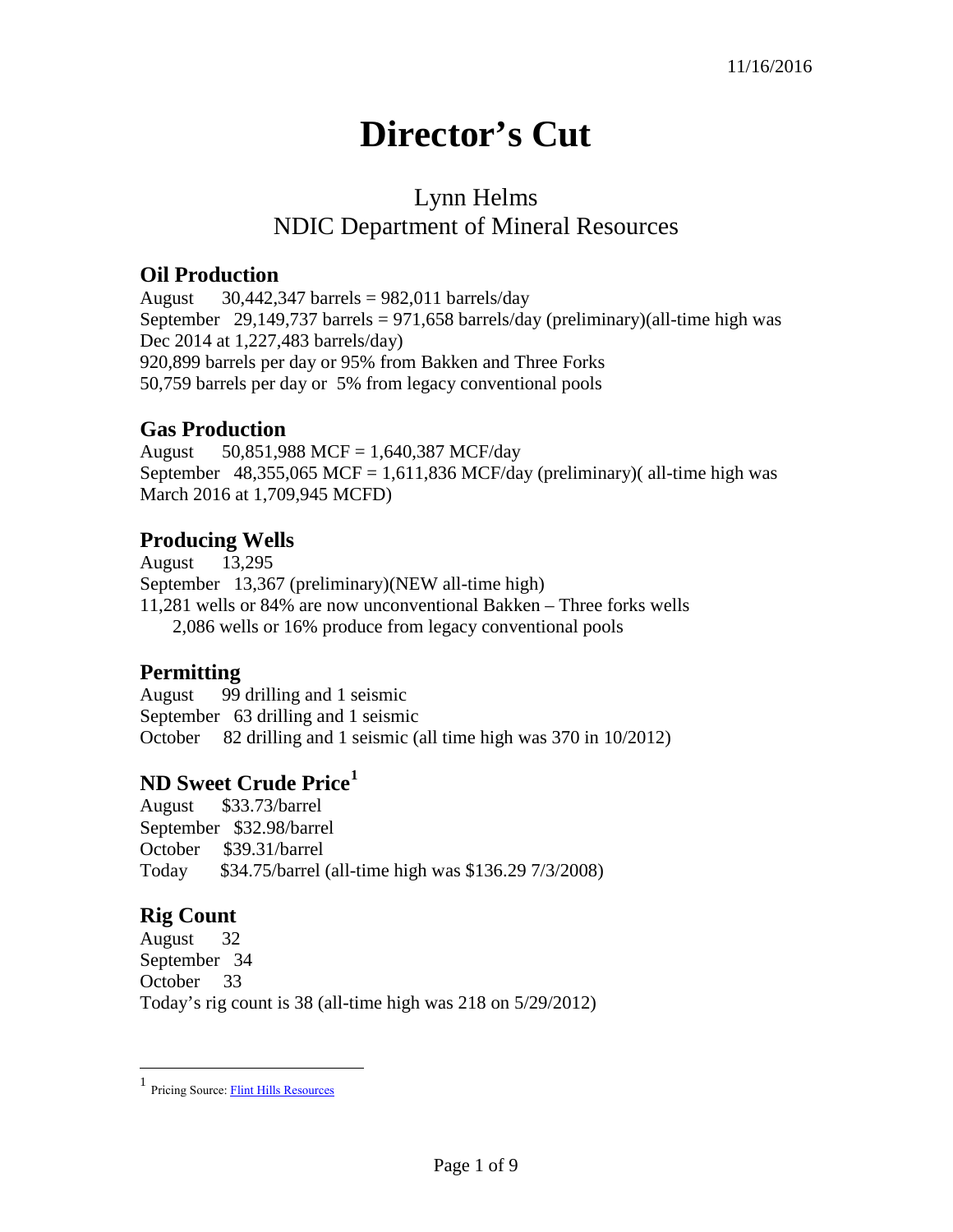The statewide rig count is down 83% from the high and in the five most active counties rig count is down as follows:

Divide -85% (high was 3/2013) Dunn -76% (high was 6/2012) McKenzie -80% (high was 1/2014) Mountrail -95% (high was 6/2011) Williams -90% (high was 10/2014)

#### **Comments:**

The drilling rig count increased two from August to September, then decreased one from September to October, and is currently up five from October to today. Operators are shifting from running the minimum number of rigs to incremental increases throughout 2017 as long as oil prices remain below \$60/barrel WTI.

The number of well completions rose from 63(final) in August to 71(preliminary) in September. Oil price weakness is the primary reason for the slow-down and is now anticipated to last into the second quarter of 2017.

There was one significant precipitation event, 10 days with wind speeds in excess of 35 mph (too high for completion work), and no days with temperatures below -10F.

Over 98% of drilling now targets the Bakken and Three Forks formations.

Estimated wells waiting on completion<sup>[2](#page-1-0)</sup> is 861, down 27 from the end of August to the end of September.

Estimated inactive well count<sup>[3](#page-1-1)</sup> is 1,514, unchanged from the end of August to the end of September.

Crude oil take away capacity remains dependent on rail deliveries to coastal refineries to remain adequate.

Low oil price associated with lifting of sanctions on Iran, a weak economy in China, and the Brexit are expected to lead to continued low drilling rig count. Utilization rate for rigs capable of 20,000+ feet is 25-30% and for shallow well rigs (7,000 feet or less) 15- 20%.

 $\overline{a}$ 

<span id="page-1-0"></span> $2$  The number of wells waiting on completions is an estimate on the part of the director based on idle well count and a typical five year average. Neither the State of North Dakota, nor any agency officer, or employee of the State of North Dakota warrants the accuracy or reliability of this product and shall not be held responsible for any losses caused by this product. Portions of the information may be incorrect or out of date. Any person or entity that relies on any information obtained from this product does so at his or her own risk.

<span id="page-1-1"></span><sup>3</sup> Includes all well types on IA and AB statuses.

IA= Inactive shut in  $\geq$ 3 months and  $\leq$ 12 months

AB= Abandoned (Shut in >12 months)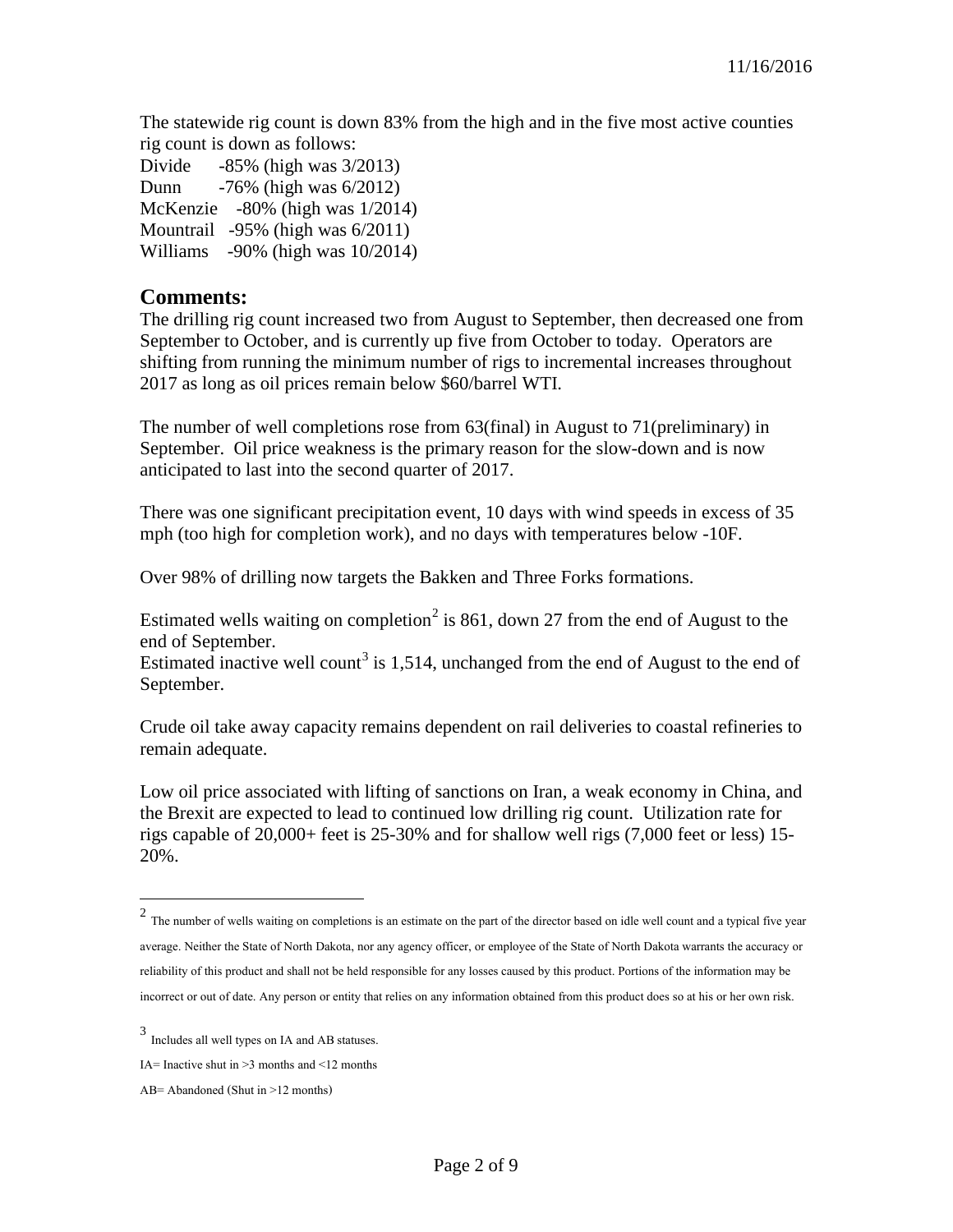Drilling permit activity dropped sharply from August to September then increased from September to October. Operators are maintaining a permit inventory that will accommodate a return to the drilling price point within the next 12 months.

Rigs actively drilling on federal surface in the Dakota Prairie Grasslands is unchanged at 1.

Activity on the Fort Berthold Reservation is as follows: 7 drilling rigs (1 on fee lands and 6 on trust lands) 162,632 barrels of oil per day (103,218 from trust lands & 59,414 from fee lands) 1,499 active wells  $(1,040$  on trust lands & 459 on fee lands) 165 wells waiting on completion 524 approved drilling permits (342 on trust lands & 182 on fee lands) 1,741 additional potential future wells (1,228 on trust lands & 513 on fee lands)

Seismic activity is unchanged. There are 4 surveys active, 0 recording and 0 NDIC reclamation projects, 0 remediating, 0 suspended, and 1 permitted.

North Dakota leasing activity is limited to renewals and top leases in the Bakken - Three Forks area.

US natural gas storage is now 4.9% above the five-year average indicating some price improvement in the future. North Dakota shallow gas exploration could be economic at future gas prices, but is not at the current price. The operator of the exploration well (file 27235) in Emmons County has cancelled all other permits in the area and is in the process of transferring the well to a working interest owner who plans a production test. The well appears to contain 2 pay sections totaling about 80 feet thick with very good gas shows.

The price of natural gas delivered to Northern Border at Watford City is down \$0.47 to \$1.93/MCF. This results in a current oil to gas price ratio of 18 to 1. The percentage of gas flared increased to 11.9%. The Tioga gas plant operated at 82% of capacity. The expansion of gas gathering from south of Lake Sakakawea continues to experience approval delays resulting in start-up now anticipated in Q1 of 2017. The September Bakken capture percentage was 89% with the daily volume of gas flared from August to September down 2.9 MMCFD. The historical high flared percent was 36% in 09/2011.

Gas capture statistics are as follows: Statewide 88% Statewide Bakken 89% Non-FBIR Bakken 90% FBIR Bakken 88% Trust FBIR Bakken 87% Fee FBIR 92%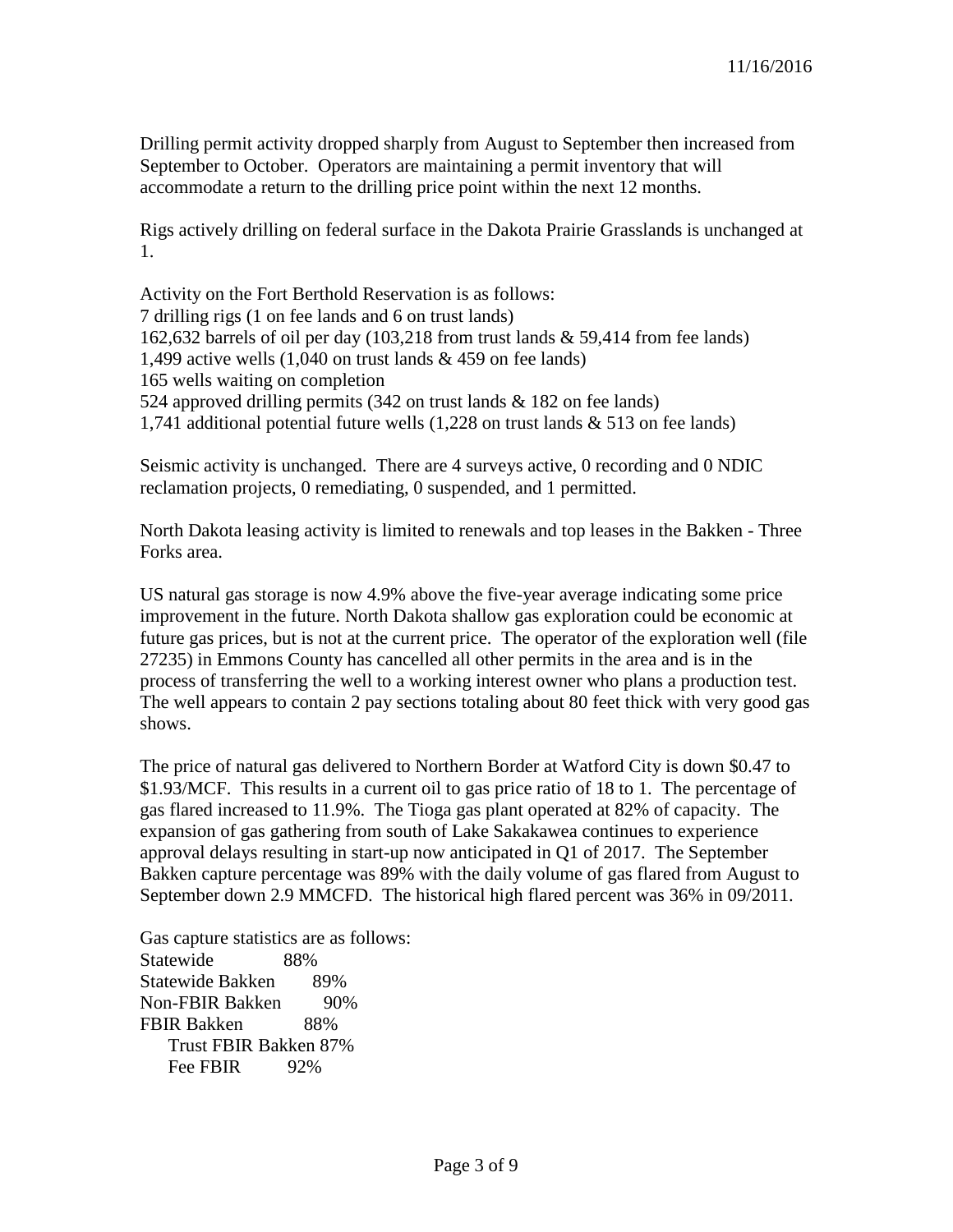77% January 1, 2015 through March 31, 2016 80% April 1, 2016 through October 31, 2016 85% November 1, 2016 through October 31, 2018 88% November 1, 2018 through October 31, 2020 91% beginning November 1, 2020

The North Dakota Legislature passed HB1432 which sets up a council to address Clean Water Act, Safe Drinking Water Act, Clean Air Act, and Endangered Species Act issues:

**BIA** has published a new final rule to update the process for obtaining rights of way on Indian land. The rule was published 11/19/15 and became effective 12/21/15. The final rule can be found at [https://www.federalregister.gov/articles/2015/11/19/2015-](https://www.federalregister.gov/articles/2015/11/19/2015-28548/rights-of-way-on-indian-land) [28548/rights-of-way-on-indian-land.](https://www.federalregister.gov/articles/2015/11/19/2015-28548/rights-of-way-on-indian-land) On 3/11/16, the Western Energy Alliance filed a complaint and motion for a temporary restraining order and/or a preliminary injunction. On 4/19/16, the US District court for the District of North Dakota issued an order denying the motion for a preliminary injunction.

**BLM** has published a new final rule 43 CFR 3161.1, 3162.4-1, 3163.2, 3165.3, 3170.3, 3170.6-3170.8, and 3173.1 to replace Onshore Order 3. The final rule can be viewed online at [https://www.blm.gov/style/medialib/blm/wo/MINERALS\\_\\_REALTY\\_\\_AND\\_RESOUR](https://www.blm.gov/style/medialib/blm/wo/MINERALS__REALTY__AND_RESOURCE_PROTECTION_/energy/onshore_order_documents.Par.33040.File.dat/OO_3170_3173_%20Draft_10_14_16.pdf)

[CE\\_PROTECTION\\_/energy/onshore\\_order\\_documents.Par.33040.File.dat/OO\\_3170\\_31](https://www.blm.gov/style/medialib/blm/wo/MINERALS__REALTY__AND_RESOURCE_PROTECTION_/energy/onshore_order_documents.Par.33040.File.dat/OO_3170_3173_%20Draft_10_14_16.pdf) [73\\_%20Draft\\_10\\_14\\_16.pdf.](https://www.blm.gov/style/medialib/blm/wo/MINERALS__REALTY__AND_RESOURCE_PROTECTION_/energy/onshore_order_documents.Par.33040.File.dat/OO_3170_3173_%20Draft_10_14_16.pdf) NDIC review indicates that BLM revised the proposed rule to remove the application of 43 CFR 3160 that would have required a federal drilling permit for non-federal wells in a unit or CA and expanded the circumstances in which commingling of production can be permitted, but failed to reduce the enormous expansion of record keeping requirements as recommended in NDIC comments.

**BLM** has published a new final rule 43 CFR 3174.1-3174.15 to replace Onshore Order 4 which sets standards for the measurement of oil. The final rule can be viewed online at [https://www.blm.gov/style/medialib/blm/wo/MINERALS\\_\\_REALTY\\_\\_AND\\_RESOUR](https://www.blm.gov/style/medialib/blm/wo/MINERALS__REALTY__AND_RESOURCE_PROTECTION_/energy/onshore_order_documents.Par.48007.File.dat/OO_3174_Draft_10_14_16.pdf) [CE\\_PROTECTION\\_/energy/onshore\\_order\\_documents.Par.48007.File.dat/OO\\_3174\\_Dr](https://www.blm.gov/style/medialib/blm/wo/MINERALS__REALTY__AND_RESOURCE_PROTECTION_/energy/onshore_order_documents.Par.48007.File.dat/OO_3174_Draft_10_14_16.pdf) [aft\\_10\\_14\\_16.pdf.](https://www.blm.gov/style/medialib/blm/wo/MINERALS__REALTY__AND_RESOURCE_PROTECTION_/energy/onshore_order_documents.Par.48007.File.dat/OO_3174_Draft_10_14_16.pdf) NDIC review indicates that BLM revised the proposed rule to incorporate API oil measurement standards by reference as recommended in NDIC comments.

**BLM** has published a new final rule 43 CFR 3175.10-3175.150 to update and replace its regulations (Onshore order 5) governing the measurement of natural gas produced from onshore Federal and Indian leases. The final rule can be viewed online at [https://www.blm.gov/style/medialib/blm/wo/MINERALS\\_\\_REALTY\\_\\_AND\\_RESOUR](https://www.blm.gov/style/medialib/blm/wo/MINERALS__REALTY__AND_RESOURCE_PROTECTION_/energy/onshore_order_documents.Par.48468.File.dat/OO_3175_Draft_10_14_16.pdf) [CE\\_PROTECTION\\_/energy/onshore\\_order\\_documents.Par.48468.File.dat/OO\\_3175\\_Dr](https://www.blm.gov/style/medialib/blm/wo/MINERALS__REALTY__AND_RESOURCE_PROTECTION_/energy/onshore_order_documents.Par.48468.File.dat/OO_3175_Draft_10_14_16.pdf) [aft\\_10\\_14\\_16.pdf](https://www.blm.gov/style/medialib/blm/wo/MINERALS__REALTY__AND_RESOURCE_PROTECTION_/energy/onshore_order_documents.Par.48468.File.dat/OO_3175_Draft_10_14_16.pdf)

NDIC review indicates that BLM made slight revisions to the proposed rule as recommended in NDIC comments, but failed to simply incorporate API and AGA standards by reference resulting in a final rule that will be outdated any time new natural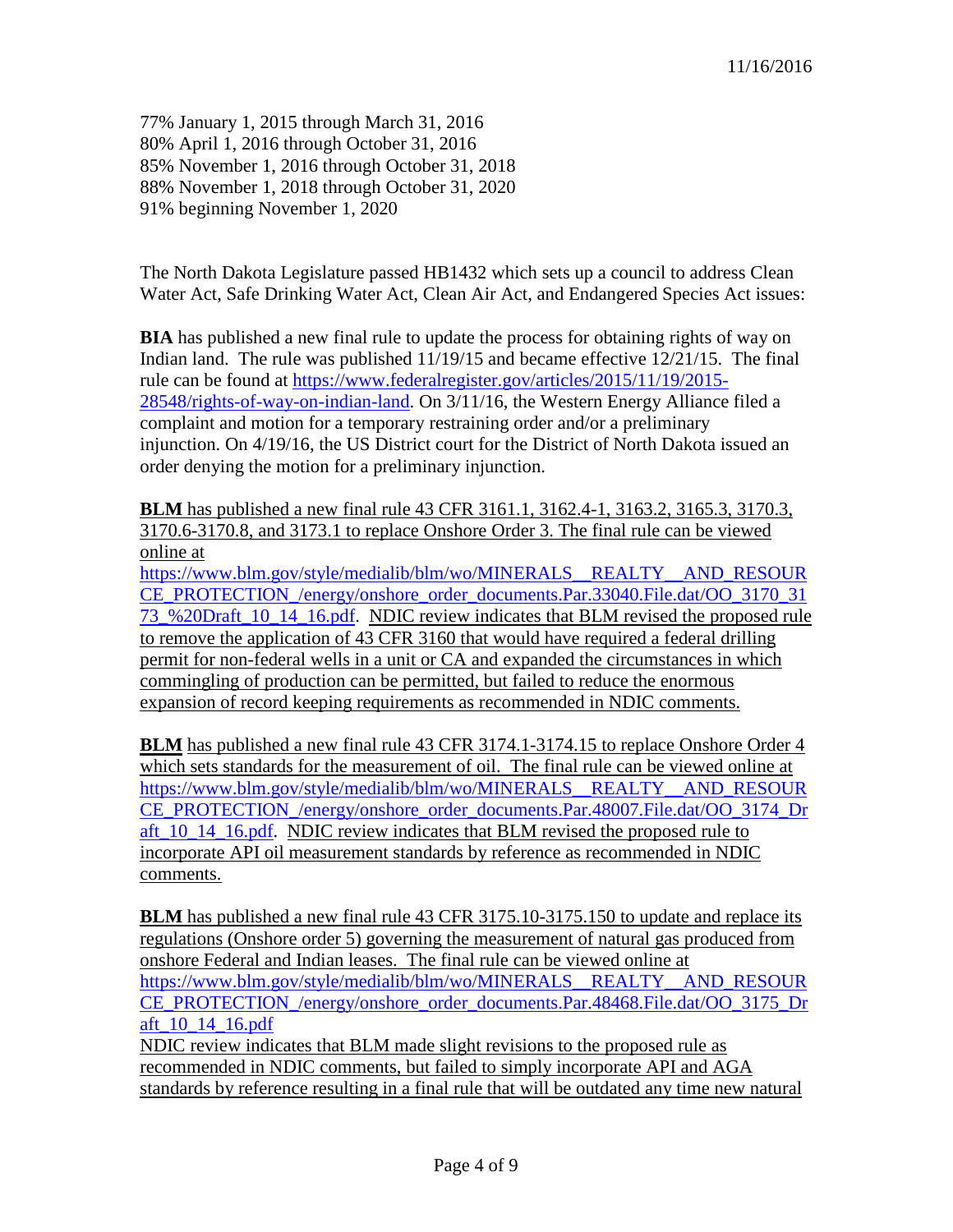gas measurement technologies become available or when standards are improved or modified.

**BLM** has published a final rule new final rule 43 CFR Parts 3100, 3160 and 3170 to update and replace its regulations on venting and flaring of natural gas. The final rule can be viewed online at [https://www.blm.gov/programs/energy-and-minerals/oil-and](https://www.blm.gov/programs/energy-and-minerals/oil-and-gas/operations-and-production/methane-and-waste-prevention-rule)[gas/operations-and-production/methane-and-waste-prevention-rule.](https://www.blm.gov/programs/energy-and-minerals/oil-and-gas/operations-and-production/methane-and-waste-prevention-rule) NDIC is reviewing the final rule to determine what changes have been made in response to NDIC comments and if legal action is appropriate.

**BLM** revised final regulations for hydraulic fracturing on federal and Indian lands were published in the CFR on 3/26/15 and they were scheduled to go into effect 6/24/15. North Dakota, Colorado, Utah, Wyoming, Western Energy Alliance, and IPAA filed for a preliminary injunction to prevent the rules going into effect until the case is settled. Following a lengthy hearing in Casper, Wyoming on 6/23/15, the court issued a stay on the rules. On 9/30/15 the court granted a preliminary injunction, preventing the rules from being enforced until litigation on the rule is final. The  $10<sup>th</sup>$  Circuit Court of Appeals issued an order 3/10/16 denying the industry alternative motion for a stay. On 6/21/16 the court found the rule to be unlawful and ordered it set aside. The plaintiffs filed a motion with the US Court of Appeals for the Tenth Circuit to dismiss the appeal of the preliminary injunction. The Department of Justice on behalf of the BLM and the intervening environmental groups have appealed the decision on the rule and oppose the motion to dismiss the appeal of the preliminary injunction. The North Dakota Response Brief to the US Court of Appeals for the Tenth Circuit was filed 9/15/16. The 10th Circuit Court of Appeals has scheduled oral argument on the BLM HF Rule litigation for January 17th at 9am. We will be notified of the three judge panel at a later date. NDIC comments on the rule can be found at [http://www.nd.gov/ndic/ic-press/BLM-comments-](http://www.nd.gov/ndic/ic-press/BLM-comments-120625.pdf)[120625.pdf](http://www.nd.gov/ndic/ic-press/BLM-comments-120625.pdf)

**BLM** has published the North Dakota Greater Sage-Grouse Proposed Resource Management Plan Amendment and Final EIS. NDIC is evaluating whether the state needs to intervene in the lawsuit filed by Western Energy Alliance challenging the final plan. Information on the plan and EIS can be found at the following web addresses: [https://www.blm.gov/epl-front-](https://www.blm.gov/epl-front-office/eplanning/planAndProjectSite.do?methodName=dispatchToPatternPage¤tPageId=48797)

[office/eplanning/planAndProjectSite.do?methodName=dispatchToPatternPage&currentP](https://www.blm.gov/epl-front-office/eplanning/planAndProjectSite.do?methodName=dispatchToPatternPage¤tPageId=48797) [ageId=48797](https://www.blm.gov/epl-front-office/eplanning/planAndProjectSite.do?methodName=dispatchToPatternPage¤tPageId=48797)

**EPA** On 8/11/16 EPA's Scientific Advisory Board completed their peer review of the Agency's draft of the Assessment of the Potential Impacts of Hydraulic Fracturing for Oil and Gas on Drinking Water Resources. The review can be found at [https://yosemite.epa.gov/sab/sabproduct.nsf/LookupWebReportsLastMonthBOARD/BB6](https://yosemite.epa.gov/sab/sabproduct.nsf/LookupWebReportsLastMonthBOARD/BB6910FEC10C01A18525800C00647104/$File/EPA-SAB-16-005+Unsigned.pdf) [910FEC10C01A18525800C00647104/\\$File/EPA-SAB-16-005+Unsigned.pdf.](https://yosemite.epa.gov/sab/sabproduct.nsf/LookupWebReportsLastMonthBOARD/BB6910FEC10C01A18525800C00647104/$File/EPA-SAB-16-005+Unsigned.pdf) EPA will use the SAB's final comments and suggestions, along with relevant literature published since the release of the draft assessment, and public comments received by the Agency, to revise and finalize the assessment. The revised final report is scheduled for release in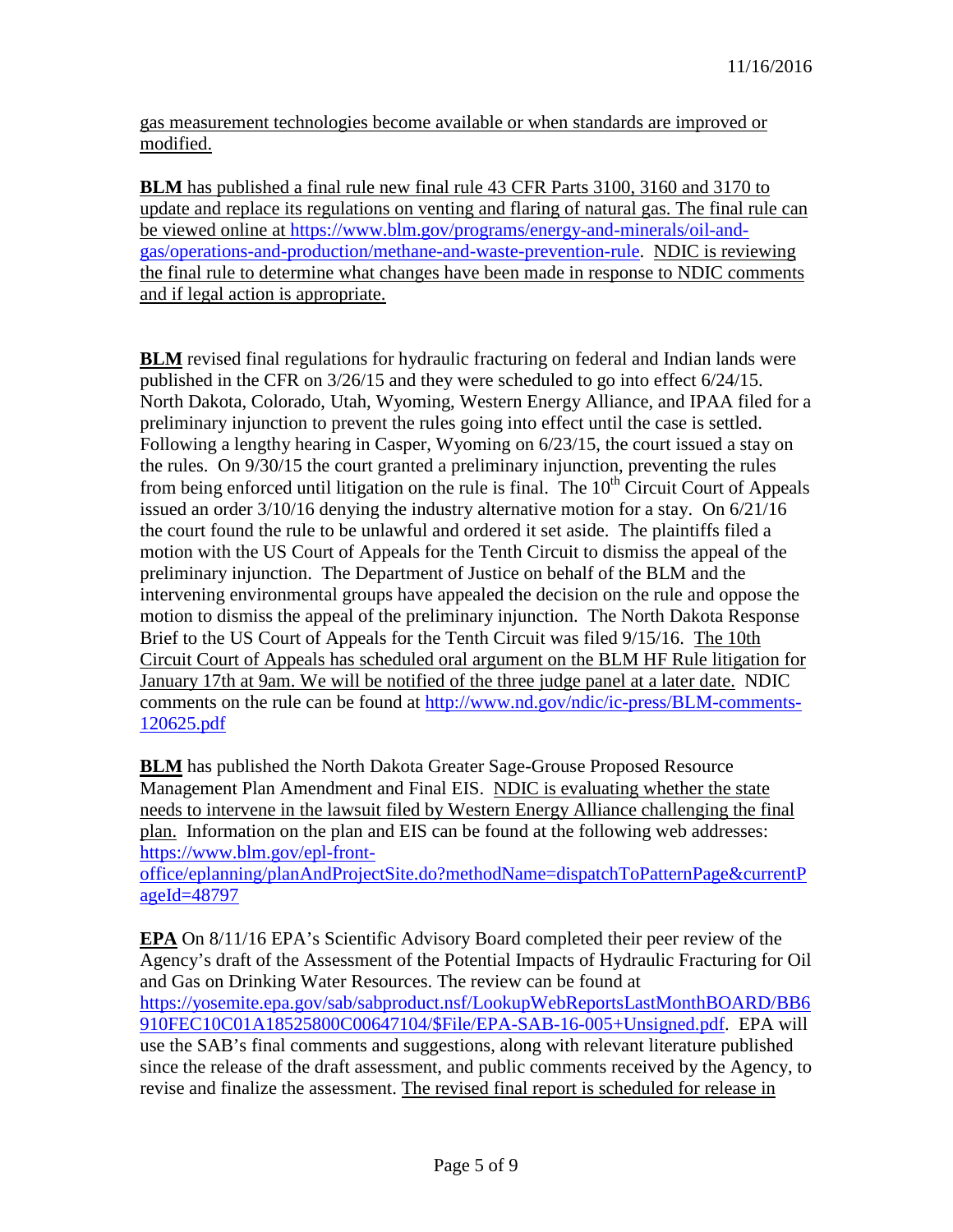early December. NDIC is monitoring the potential impacts of the peer review to determine if any action is appropriate. NDIC comments on the EPA Assessment can be found at<http://www.nd.gov/ndic/ic-press/DMR-EPA-HydraulicFractureComments.pdf>

**EPA** On 8/26/15 a coalition of environmental organizations filed a 60 day legal notice with the U.S. Environmental Protection Agency demanding more regulation of drilling and fracking waste. The groups are the Environmental Integrity Project, Natural Resources Defense Council, Earthworks, Responsible Drilling Alliance, San Juan Citizens Alliance, West Virginia Surface Owners Rights Organization, and the Center for Health, Environment and Justice. On 5/4/16 the same environmental groups filed suit against the EPA in the federal district court for the District of Columbia. The Plaintiffs Allege that EPA "has failed to meet its nondiscretionary duty" under the federal Resource Conservation and Recovery Act (RCRA ) to review and revise the RCRA Subtitle D solid waste regulations for O&G wastes every three years and that EPA last completed such a review in 1988 and that EPA has failed to review or revise the guidelines for state solid waste plans since 1981.

Plaintiffs want to force EPA to do two things-

1. Issue more stringent regulations for managing and disposing of O&G wastes, including on issues such as open-air pits and impoundments used for storing O&G wastewater, underground injection wells, and the transportation of O&G wastes by truck or pipeline.

2. Make the state solid waste plan guidelines more stringent and comprehensive. The document filed in the suit can be found at [http://environmentalintegrity.org/wp](http://environmentalintegrity.org/wp-content/uploads/2016-05-04-RCRA-OG-Wastes-Deadline-Suit-Complaint-FILED.pdf)[content/uploads/2016-05-04-RCRA-OG-Wastes-Deadline-Suit-Complaint-FILED.pdf](http://environmentalintegrity.org/wp-content/uploads/2016-05-04-RCRA-OG-Wastes-Deadline-Suit-Complaint-FILED.pdf) On 6/30/16 North Dakota filed motions to intervene in order to prevent a sue and settle situation that would adversely impact state regulatory jurisdiction and to dismiss the case. Motions to Intervene were also filed by the Texas Railroad Commission, American Petroleum Institute, Independent Petroleum Association of America, and the association of Texas oil and gas producer/royalty owners (TIPRO). The plaintiffs and EPA each filed motions to oppose the motions to intervene. North Dakota filed a reply in support of its motion on 9/23/16.

**EPA** Prime Minister Justin Trudeau and President Barack Obama announced Thursday 3/10/16 their two countries will work together to reduce methane emissions from the oil and gas sector by 40 to 45 per cent below 2012 levels by 2025. On 6/3/16 the proposed "Information Collection Effort for Oil and Gas Facilities" was published in the Federal Register. The notice and supporting statement along with the operator survey and facility survey can be found at [https://www3.epa.gov/airquality/oilandgas/actions.html.](https://www3.epa.gov/airquality/oilandgas/actions.html) NDIC comments can be found at [http://www.nd.gov/ndic/ic-press/dmr-epa-comments2016-](http://www.nd.gov/ndic/ic-press/dmr-epa-comments2016-0204.pdf) [0204.pdf.](http://www.nd.gov/ndic/ic-press/dmr-epa-comments2016-0204.pdf) On 9/23/16 EPA issued the second draft of an Information Collection Request (ICR) to require oil and natural gas companies to provide extensive information needed to develop regulations to reduce methane emissions from existing oil and gas sources. The second draft reflects a number of changes EPA made based on comments the agency received on the draft ICR. The ICR process, which is governed by the Paperwork Reduction Act, provides the public two opportunities to review drafts of the ICR and supporting materials. The comment period for the second draft ICR closed 10/31/16.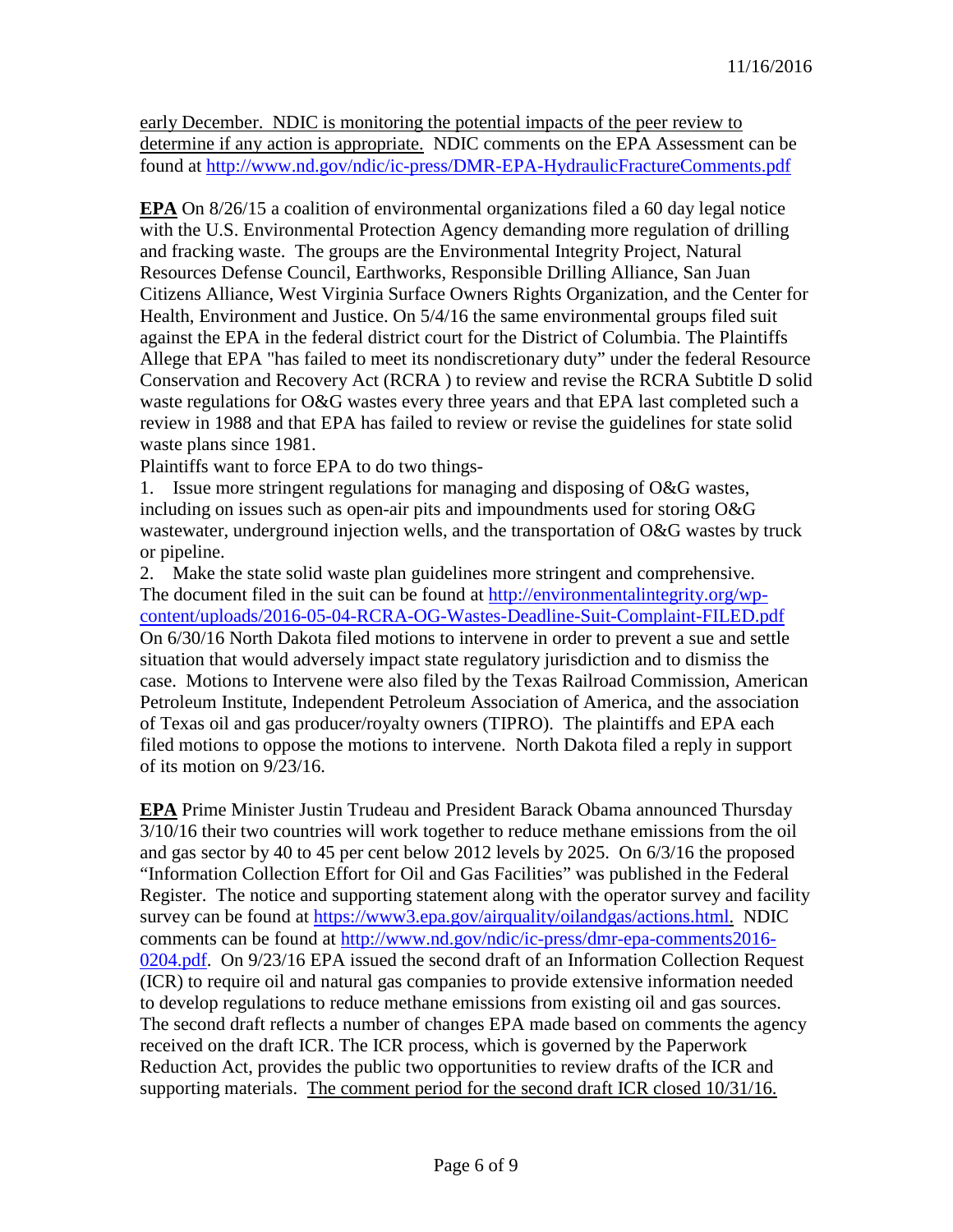Due to NDIC schedule conflicts the North Dakota Department of Health (NDDH) provided comments for the state of North Dakota. Those comments are available from the NDIC or NDDH upon request. After reviewing public comment, the Office of Management and Budget (OMB) will determine whether to approve the ICR.

**EPA** On 6/3/16 the final rule proposing a suite of changes to Clean Air Act permitting requirements for new and modified emissions sources in the oil and natural gas industry was published in the Federal Register. On 6/29/16 the NDIC decided to file a Petition for Review with the US Appeals Court for the District of Columbia to defend the state's sovereign jurisdiction over oil and gas regulation. Thirteen other states have joined this effort. North Dakota declined the standard offer to explore settlement through the court's mediation program.

The proposed actions and NDIC comments are as follows:

o Proposed New Source Performance Standards – Docket ID number EPA-HQ-OAR-2010-0505. NDIC comments can be found at [http://www.nd.gov/ndic/ic-press/EPA-HQ-](http://www.nd.gov/ndic/ic-press/EPA-HQ-OAR-2010-0505.pdf)[OAR-2010-0505.pdf](http://www.nd.gov/ndic/ic-press/EPA-HQ-OAR-2010-0505.pdf)

o Draft Control Techniques Guidelines – Docket ID number: EPA-HQ-OAR-2015-0216. NDIC comments can be found at [http://www.nd.gov/ndic/ic-press/EPA-HQ-OAR-2015-](http://www.nd.gov/ndic/ic-press/EPA-HQ-OAR-2015-0216.pdf) [0216.pdf](http://www.nd.gov/ndic/ic-press/EPA-HQ-OAR-2015-0216.pdf)

o Proposed Source Determination Rule – Docket ID number: EPA-HQ-OAR-2013-0685. NDIC comments can be found at [http://www.nd.gov/ndic/ic-press/EPA-HQ-OAR-2013-](http://www.nd.gov/ndic/ic-press/EPA-HQ-OAR-2013-0685.pdf) [0685.pdf](http://www.nd.gov/ndic/ic-press/EPA-HQ-OAR-2013-0685.pdf)

o Proposed Federal Implementation Plan for Implementing Minor New Source Review Permitting in Indian Country – Docket ID number: EPA-HQ-OAR-2014-0606. NDIC comments can be found at [http://www.nd.gov/ndic/ic-press/EPA-HQ-OAR-2014-](http://www.nd.gov/ndic/ic-press/EPA-HQ-OAR-2014-0606.pdf) [0606.pdf.](http://www.nd.gov/ndic/ic-press/EPA-HQ-OAR-2014-0606.pdf)

North Dakota et al. and EPA have filed motions to govern further proceedings and briefing schedules.

**EPA** published an advanced notice of proposed rule-making to seek comments on the information that should be reported or disclosed for hydraulic fracturing chemical substances and mixtures and the mechanism for obtaining this information. The proposed rule-making is in response to a petition from Earthjustice and 114 other groups who are opposed to the use of the GWPC-IOGCC FracFocus website process of chemical disclosure and any type of trade secret protection for hydraulic fracturing fluid mixtures. These groups are requesting EPA regulation of chemical disclosure under the federal Toxic Substances Control Act. Thanks to all who provided comments in support of a "states first" policy. NDIC comments can be viewed at [http://www.nd.gov/ndic/ic](http://www.nd.gov/ndic/ic-press/DMR-frac714.pdf)[press/DMR-frac714.pdf](http://www.nd.gov/ndic/ic-press/DMR-frac714.pdf)

**EPA** Administrator, Gina McCarthy, and the Assistant Secretary of the Army (Civil Works), Jo Ellen Darcy, signed the "Waters of the United States" final rule on 05/27/2015. The final rule was published in the Federal Register 7/29/15 and became effective in 37 states on 8/28/15. North Dakota, Alaska, Arizona, Arkansas, Colorado, Idaho, Missouri, Montana, Nebraska, New Mexico, Nevada, South Dakota, and Wyoming filed a lawsuit in U.S. District Court, claiming the final rule would harm states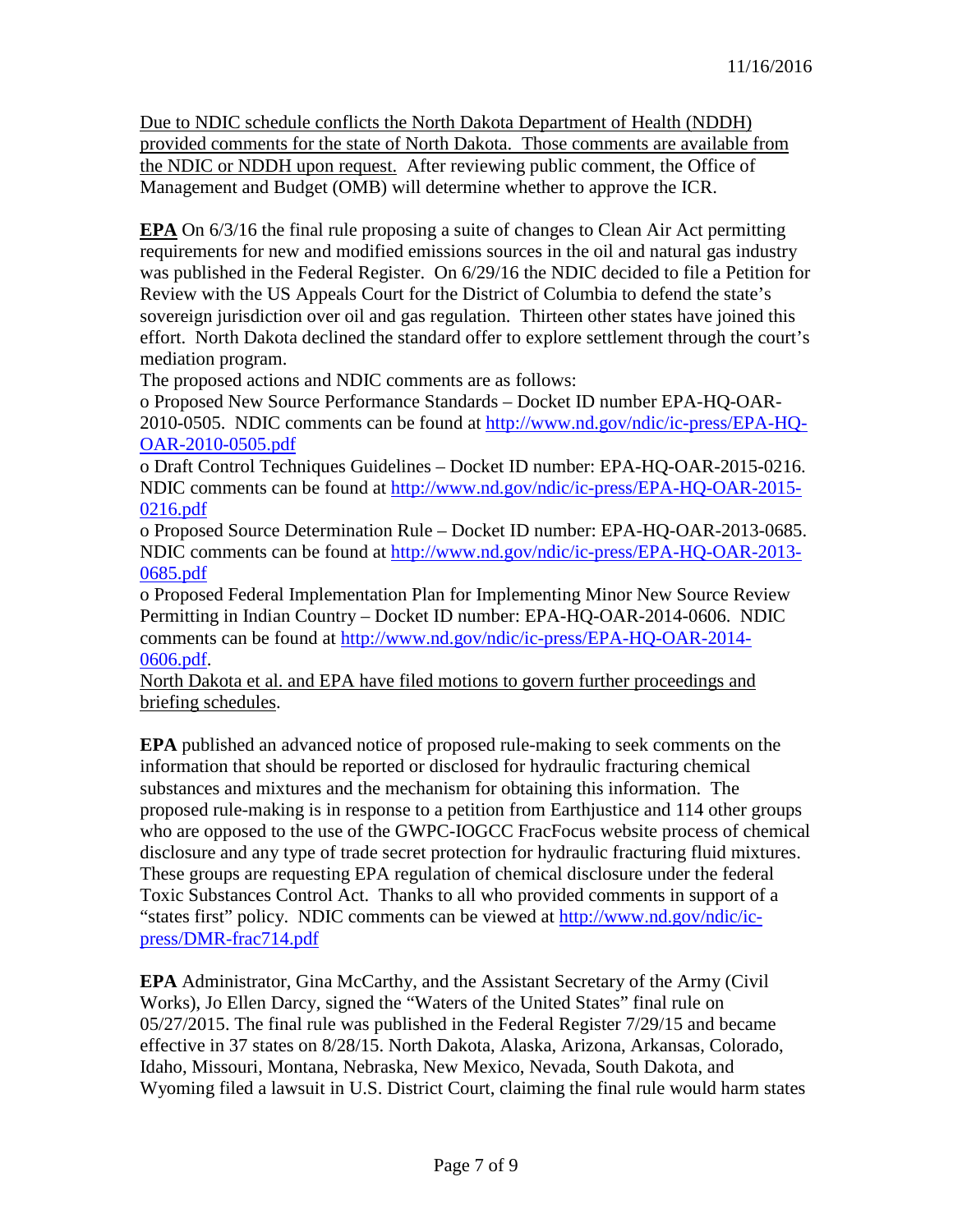as regulators of the waters and lands. On 8/27/15 Federal District Judge Erickson granted a preliminary injunction preventing enforcement of the rule in the 13 states. The North Dakota case will now be subject to appeal, but no schedule has been set at this time. NDIC comments can be viewed at [http://www.nd.gov/ndic/ic-press/WOTUS](http://www.nd.gov/ndic/ic-press/WOTUS-comments.pdf)[comments.pdf](http://www.nd.gov/ndic/ic-press/WOTUS-comments.pdf)

Texas, Mississippi and Louisiana filed a joint complaint in the U.S. District Court for the Southern District of Texas, charging that the rule is unconstitutional. Ohio and Michigan filed a complaint in the U.S. District Court for the Southern District of Ohio, alleging that the expansion of jurisdiction includes dry land. Georgia and eight other states (Alabama, Florida, Kansas, Kentucky, South Carolina, Utah, West Virginia and Wisconsin) filed suit in the U.S. District Court for the Southern District of Georgia, asking the court to vacate the rule and block its enforcement by injunction. On 10/9/15 the United States Court Of Appeals for the Sixth Circuit granted a nationwide stay of the WOTUS rule pending jurisdiction determinations.

**USFWS** has made a decision to list the Dakota Skipper and Powershiek Skipperling to receive protection under the Endangered Species Act. Additional potential listing of concern are the Rufa Red Knot, Sprague's Pipit, Greater Sage Grouse, Monarch Butterfly, Sturgeon Chub, and Sicklefin Chub.

**USFWS** has published a new final rule to revise Management of Non-Federal Oil and Gas Rights. Key components of the proposed rule include: A permitting process for new operations; A permitting process for well plugging and reclamation for all operations; Information requirements for particular types of operations; Operating standards so that both the Service and the operator can readily identify what standards apply to particular operations; Fees for new access beyond that held as part of the operator's oil and gas right; Financial assurance (bonding); Penalty provisions; Clarification that the process for authorizing access to non-Federal oil and gas properties in Alaska will continue to be controlled by 43 CFR part 36, which implements provisions of the Alaska National Interest Lands Conservation Act; and Codification of some existing agency policies and practices. The proposed rule September be viewed online at <http://www.fws.gov/policy/library/2015/2015-30977.html> comments on the proposed rule were due September 9, 2016. NDIC comments can be found at <http://www.nd.gov/ndic/ic-press/DMR-FWS-0086.pdf> On September 28, 2016 USFWS published the handbook for implementing the rule. On September 11, 2016 Congressman Cramer successfully included a prohibition on funding for the US Fish and Wildlife Service Management of Non-Federal Oil and Gas rule in the House Interior and Environment Appropriations bill which has a number of other provisions prohibiting this Administration from infringing on State's rights. The NDIC is evaluating the impacts of rule and handbook to determine if legal action is appropriate.